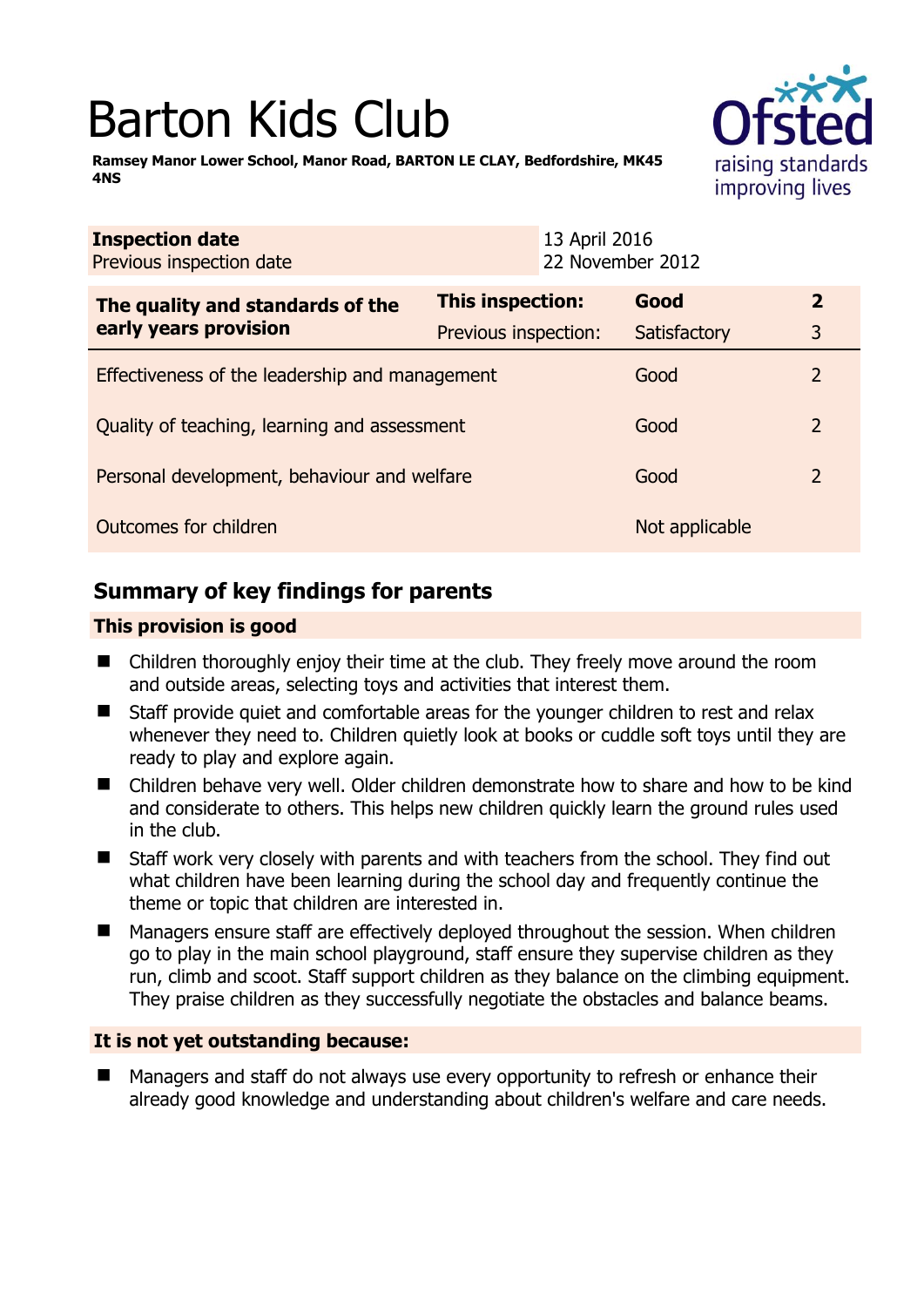# **What the setting needs to do to improve further**

## **To further improve the quality of the early years provision the provider should:**

■ review methods used for professional development to further expand and enhance knowledge and understanding around children's needs.

## **Inspection activities**

- The inspector observed activities both inside and outside. She spoke to staff and children at appropriate times throughout the inspection.
- The inspector held a meeting with the manager. She looked at relevant documentation, such as the safeguarding procedures, suitability of staff and records of children's attendance.
- The inspector discussed self-evaluation with the manager.
- The inspector took into account the views of parents spoken to on the day of inspection and as recorded in written questionnaires.

#### **Inspector**

Katrina Rodden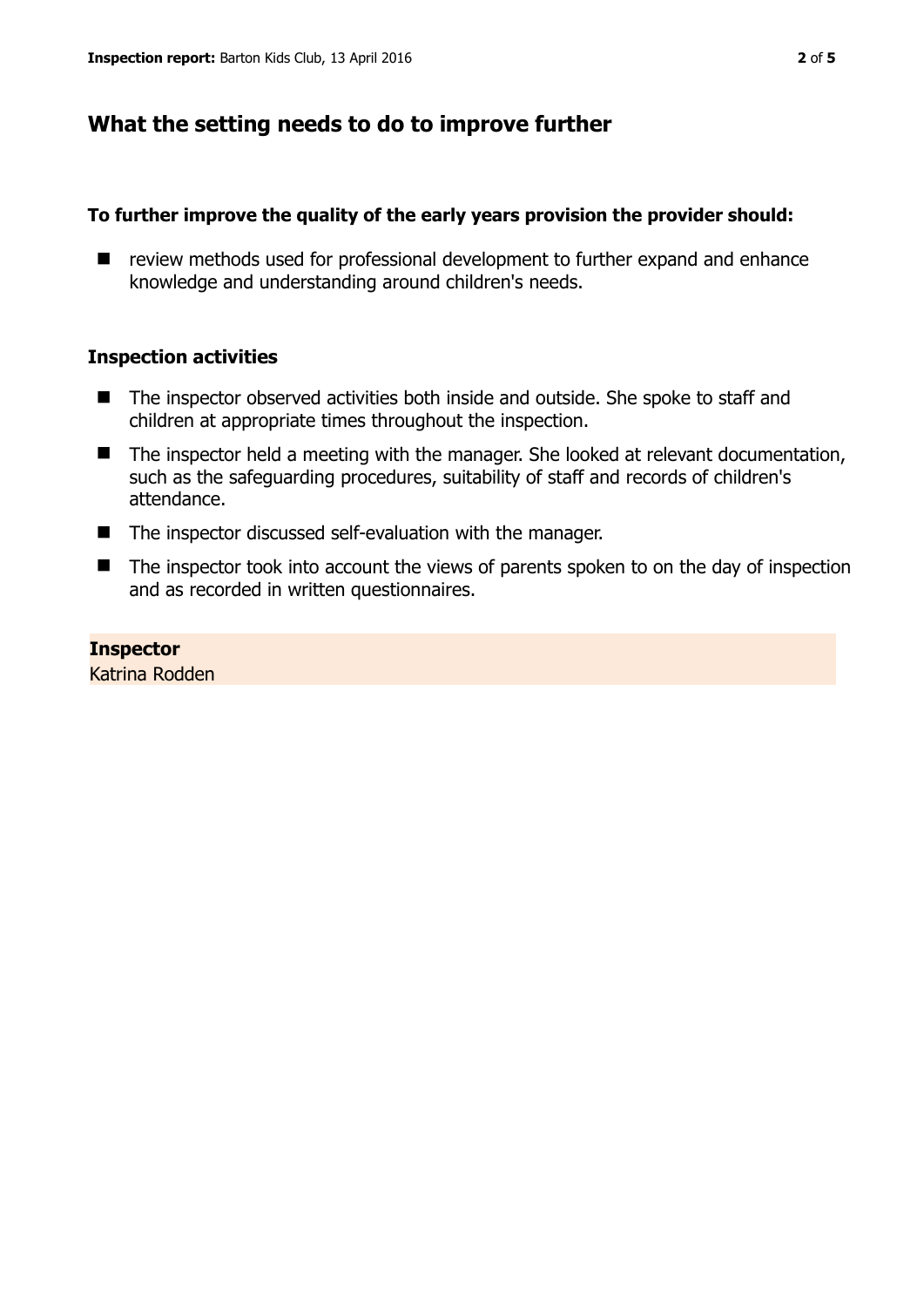## **Inspection findings**

#### **Effectiveness of the leadership and management is good**

The arrangements for safeguarding are effective. Providers follow robust recruitment procedures when they employ new members of staff. Managers review and update the procedures used to help protect children on a regular basis. All new members of staff familiarise themselves with these procedures as soon as they begin working in the club. They know to whom they must report any concerns they might have, helping to keep children safe. Staff routinely check all areas that children use. They remove or reduce hazards and ensure that toys and equipment are safely used by children of differing ages. Managers regularly gather feedback from children, parents and school staff to help them adapt and improve the provision. Since the last inspection, managers have ensured that staff have a greater understanding of children's learning. Key training, such as safeguarding and first aid, is updated in a timely manner. However, managers and staff do not routinely explore further opportunities to help refresh and enhance their already good skills and experience.

#### **Quality of teaching, learning and assessment is good**

Staff provide a wide range of equipment and activities. Staff confidently follow children's interests and self-chosen play in addition to the planned activities they set out. Younger children carefully construct models out of boxes. They work out how to hold and turn them as they paint and decorate their creations. Staff talk about the shapes and textures with children, helping to extend their use of adjectives. Older children play alongside the younger ones as they weigh and sort dried pasta, rice and lentils. Staff use their skills to add more challenge to tasks for the older and most-able children. This helps to provide stimulating and engaging activities for all the children. Staff find out from parents and teachers what children can already do and know. When children succeed in a new task or skill, they share the achievement with teachers and parents.

#### **Personal development, behaviour and welfare are good**

Children confidently select toys and activities that they enjoy from the wide selection offered. Older children are considerate to the needs of the young children and often help and support them. While playing outside, older children patiently wait while younger ones slowly and carefully master the balancing beams and stepping stones. All children have an opportunity to help staff plan the menu for snack time. Staff introduce food from other cultures to help celebrate different festivals. Staff quickly build strong relationships with the children. Together they discuss what has happened during the school day and what children have been doing at home. Parents share information about their children's care needs and interests with a key person. Younger children visit with their parents before they start using the club. This helps children to very quickly feel confident in the environment. Children often attend the provision for many years. This contributes to their positive sense of belonging and their security through consistency of care.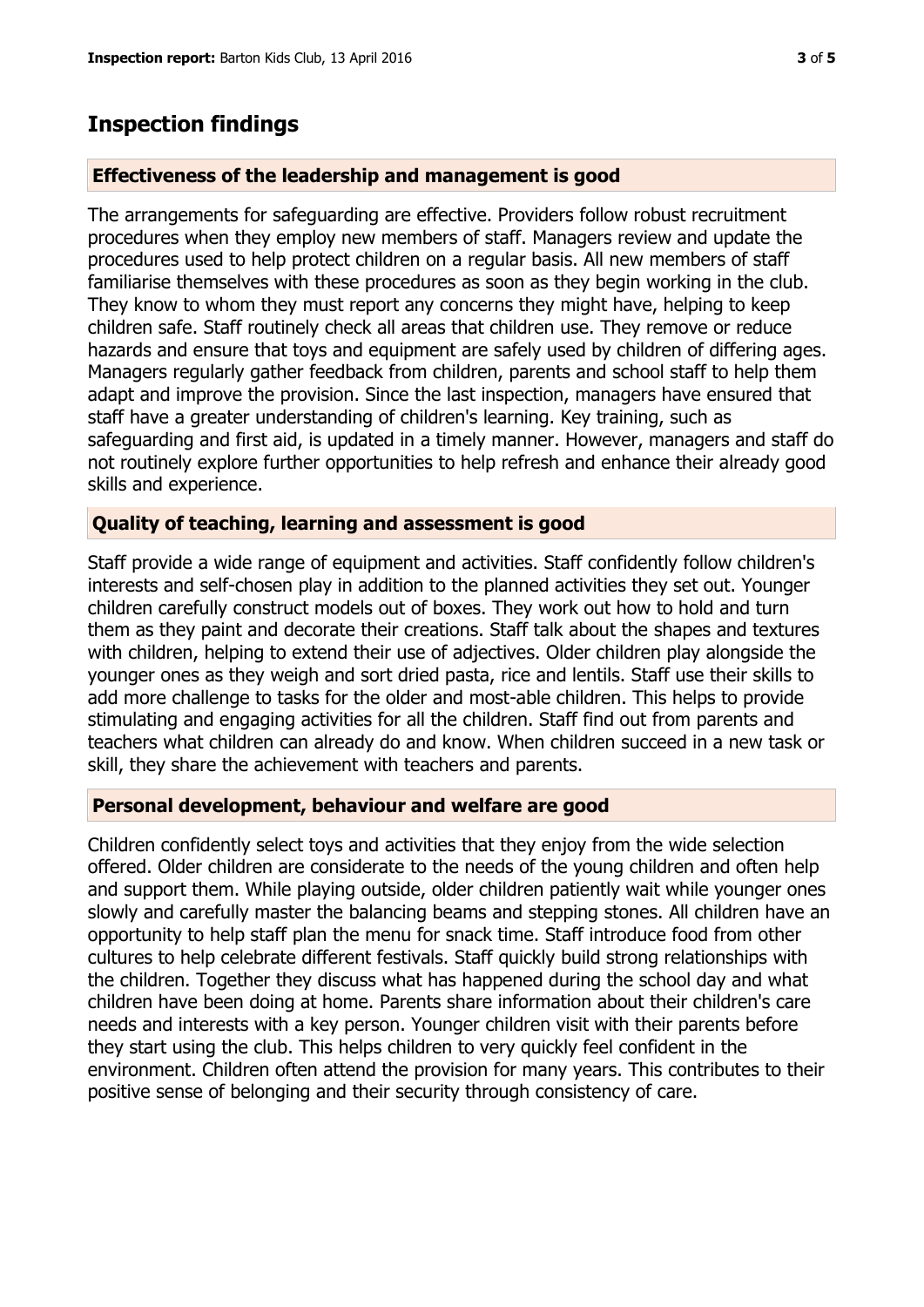# **Setting details**

| Unique reference number       | 219233                                                                               |  |
|-------------------------------|--------------------------------------------------------------------------------------|--|
| <b>Local authority</b>        | <b>Central Bedfordshire</b>                                                          |  |
| <b>Inspection number</b>      | 1040991                                                                              |  |
| <b>Type of provision</b>      | Out of school provision                                                              |  |
| Day care type                 | Childcare - Non-Domestic                                                             |  |
| <b>Registers</b>              | Early Years Register, Compulsory Childcare<br>Register, Voluntary Childcare Register |  |
| Age range of children         | $4 - 11$                                                                             |  |
| <b>Total number of places</b> | 36                                                                                   |  |
| Number of children on roll    | 68                                                                                   |  |
| <b>Name of provider</b>       | Barton Kids Club Committee                                                           |  |
| Date of previous inspection   | 22 November 2012                                                                     |  |
| <b>Telephone number</b>       | 01582 881318                                                                         |  |

Barton Kids Club was registered in 1994. It operates Monday to Friday during school term times. Sessions are from 8am until 8.45am and then from 3.15pm to 6pm. There is also a holiday club, which runs during the summer and Easter holidays, with sessions from 8am to 6pm. The club employs eight members of childcare staff. Of these, one holds an appropriate early years qualification at level 2 and five at level 3.

This inspection was carried out by Ofsted under sections 49 and 50 of the Childcare Act 2006 on the quality and standards of provision that is registered on the Early Years Register. The registered person must ensure that this provision complies with the statutory framework for children's learning, development and care, known as the Early Years Foundation Stage.

Any complaints about the inspection or the report should be made following the procedures set out in the guidance 'Complaints procedure: raising concerns and making complaints about Ofsted', which is available from Ofsted's website: www.gov.uk/government/organisations/ofsted. If you would like Ofsted to send you a copy of the guidance, please telephone 0300 123 4234, or email enquiries@ofsted.gov.uk.